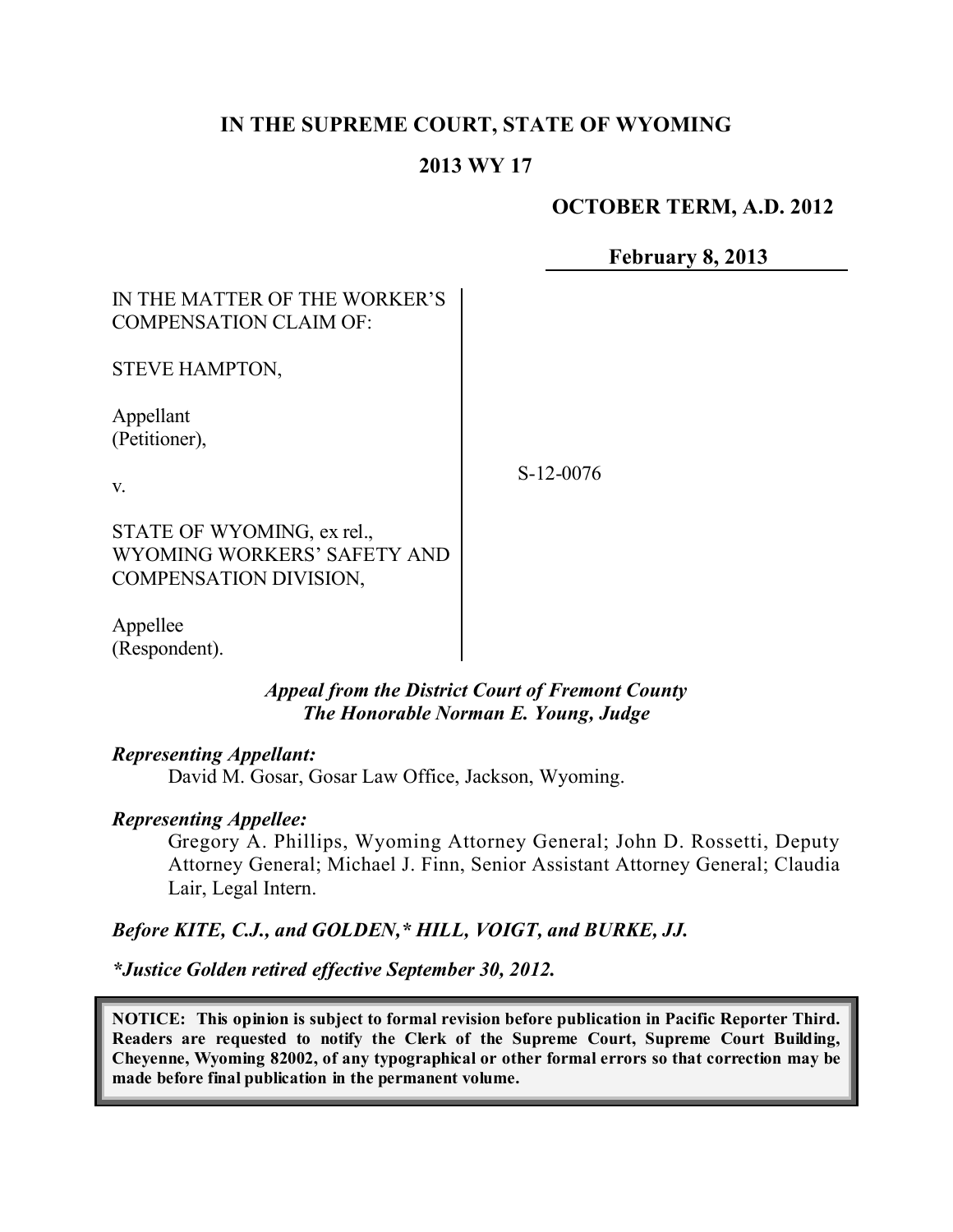### **VOIGT, Justice.**

[¶1] Steve Hampton, the appellant, was injured in a work-related accident on December 21, 1996. In November 2009, he was diagnosed with a labral tear in his left shoulder. The appellant applied to the Wyoming Workers' Safety and Compensation Division (Division) for benefits, asserting that the injury was caused by the 1996 accident. The Division denied his claim, a decision that was affirmed by both the Office of Administrative Hearings (OAH) and the district court. The appellant now appeals that decision. We affirm.

#### **ISSUES**

[¶2] 1. Was the decision of the hearing examiner to deny the appellant's request for benefits supported by substantial evidence?

2. Was the decision of the hearing examiner to deny the appellant's request for benefits arbitrary and capricious?

### **FACTS**

[¶3] On December 21, 1996, the appellant was injured in a work-related accident. The appellant was driving a truck up a steep gradient when the vehicle's driveline suddenly gave out. As the truck rolled backward toward the edge of a cliff, the appellant jumped out of the vehicle, landing on his left side. The appellant applied for and received workers' compensation benefits for the injuries suffered in this accident.

[¶4] On the day following the accident, the appellant sought treatment for pain in his ankle, knee, hip, and back. On May 19, 1998, the appellant visited Dr. Stephen Emery to determine his impairment rating as a result of the accident. The doctor's report noted that, although the appellant's left shoulder had decreased range of motion compared with the right shoulder, the MRI "showed no evidence of impingement or rotator cuff pathology." Additionally, the radiology report indicated "no evidence of labral or subscapularis tendon tear." Over the next decade, the appellant received extensive medical care, primarily related to injuries sustained to his neck, low back, and left leg and ankle and was prescribed painkillers to alleviate his discomfort.

[¶5] In August 2009, the appellant was building a dog house with his wife when he experienced a sharp pain in his left shoulder. The appellant testified that this sort of pain was not out of the ordinary since the 1996 accident. Dr. Matthew Gorman treated the appellant and performed an MRI. Unlike the 1998 MRI, this MRI used more modern technology including gadolinium contrasting. Dr. Gorman's evaluation of the MRI indicated a labral tear of the appellant's left shoulder. The appellant requested payment of benefits for the treatment of the labral tear from the Division. The Division, however,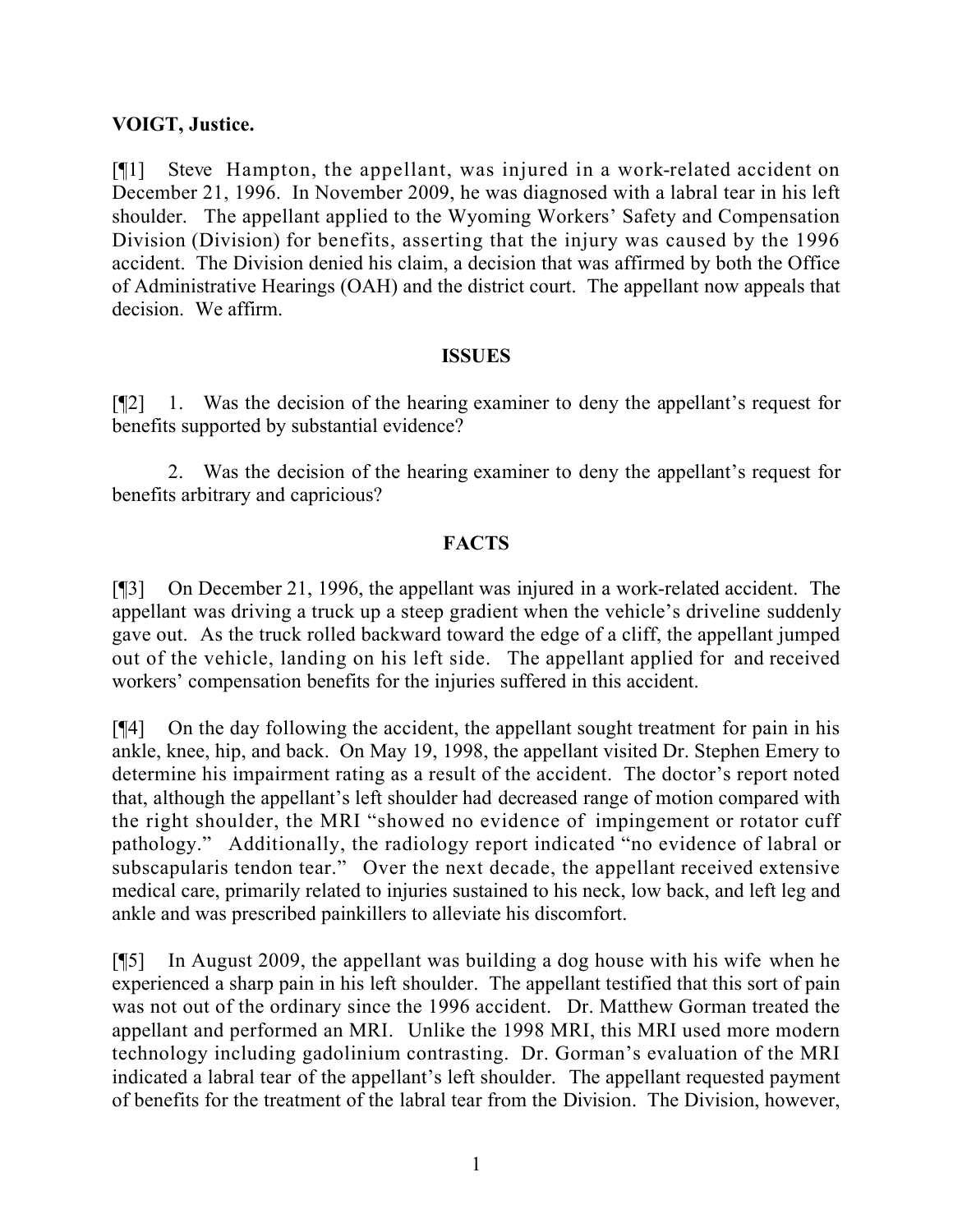denied the appellant's request on November 25, 2009, determining that the current condition of the appellant's left shoulder was not due to the 1996 work-related accident. Following the appellant's appeal of that determination, the OAH affirmed that denial, which was then affirmed by the district court following an additional appeal by the appellant. The appellant now appeals the decision of the district court.

#### **DISCUSSION**

### *Was the decision of the hearing examiner to deny the appellant's request for benefits supported by substantial evidence?*

[¶6] The substantial evidence test will be applied when this Court reviews an evidentiary matter. *Dale v. S & S Builders, LLC*, 2008 WY 84, ¶ 11, 188 P.3d 554, 558 (Wyo. 2008).

> "In reviewing findings of fact, we examine the entire record to determine whether there is substantial evidence to support an agency's findings. If the agency's decision is supported by substantial evidence, we cannot properly substitute our judgment for that of the agency and must uphold the findings on appeal. Substantial evidence is relevant evidence which a reasonable mind might accept in support of the agency's conclusions. It is more than a scintilla of evidence."

*Id*. (quoting *Newman v. State ex rel. Wyo. Workers' Safety & Comp. Div.*, 2002 WY 91, ¶ 12, 49 P.3d 163, 168 (Wyo. 2002)). In an appeal from a district court's review of an administrative agency's action "'we review the case as if it had come directly to us from the administrative agency,'" giving no deference to the district court's decision. *Id*. at ¶ 8 (quoting *Newman*, 2002 WY 91, ¶ 7, 49 P.3d at 166).

[¶7] The appellant argues that the hearing examiner's decision to deny his request for benefits for his left shoulder injury was based on speculation and was contradicted by the evidence in the record. Specifically, he argues that the hearing examiner incorrectly gave greater weight to the opinion of Dr. Kaplan, the doctor who performed the appellant's second opinion impairment rating on November 12, 2009, over that of Dr. Gorman, and that there was no evidence to support the examiner's contention that the appellant's work and recreational activities would have made the labral tear apparent long before 2009.

[¶8] As the claimant for workers' compensation benefits, the appellant had the burden of proving that his injury was caused by the work-related accident. *Anastos v. Gen. Chem. Soda Ash*, 2005 WY 122, ¶ 20, 120 P.3d 658, 666 (Wyo. 2005). To state the obvious, the Division need not prove that the injury was not the result of the accident in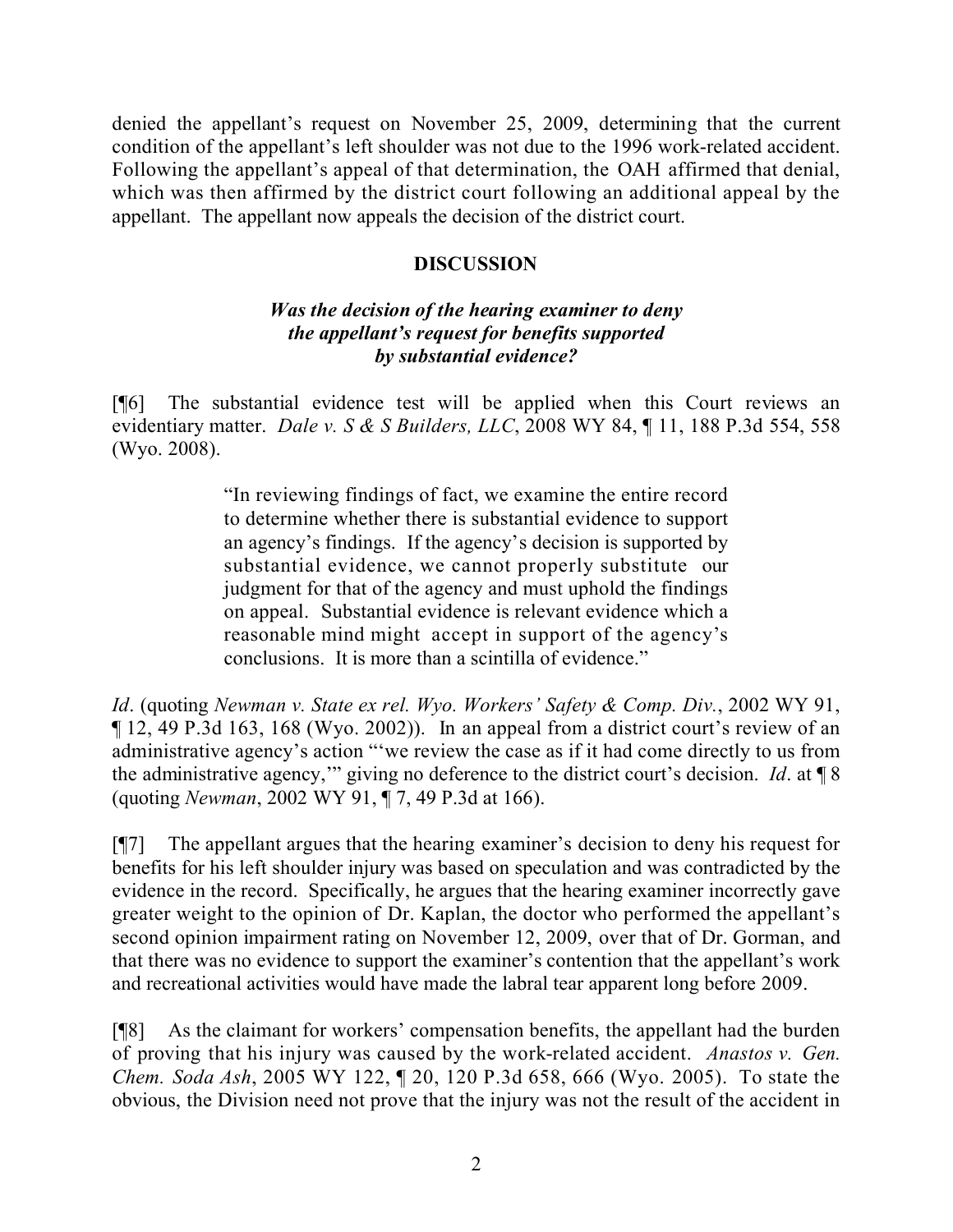question. The appellant relied heavily, if not entirely, upon the opinion of Dr. Gorman in his argument that the hearing examiner's decision was not supported by substantial evidence. The appellant sought Dr. Gorman's medical advice on August 28, 2009, following the sharp pain he experienced while building a dog house. At the appellant's request, Dr. Gorman wrote a letter to the Division indicating his belief that the labral tear was a result of the 1996 accident. His opinion is based on the fact that the earlier MRI used less modern technology, that the appellant told him he had suffered shoulder pain since the 1996 accident, and that he was unaware of any other prior injury to the appellant's shoulder. The appellant's medical history, however, indicates that he had been treated multiple times in the late 1980s for shoulder pain related to an accident suffered in 1984. That accident resulted in a humeral fracture of the appellant's left upper arm and caused the appellant significant pain in his left shoulder as well as diminished the range of motion of his left arm. The doctor treating him at this time noted that shoulder surgery may be necessary down the road. Dr. Gorman's opinion was based on his misperception that the appellant had no history of injury to his shoulder prior to the 1996 accident.

[¶9] Both Dr. Kaplan and Dr. Gorman agree, and the evidence is clear, that the 1998 MRI did not reveal a tear in the appellant's left shoulder. The appellant argues that tear became apparent in the 2009 MRI because of more modern technology, specifically the use of gadolinium contrast dye. In his letter to the Division, Dr. Gorman stated "it is certainly a very realistic possibility that his labral injury could have been missed [by the 1998 MRI]." The appellant's and Dr. Gorman's suggestion that, with the use of more modern technology, the tear could have been visible in 1998 is in no way definitive proof that the tear was a result of the 1996 accident. The appellant's burden was to show that not only did he have a labral tear in his left shoulder in 1996, but that the tear was a result of a work-related accident. That the 1998 MRI *may* have been inadequate to establish the presence of a labral tear at best is evidence that the tear had been undetected prior to the 2009 MRI. This is not surprising, as all injuries are undetected until evidence proves otherwise. This does not, however, provide the hearing examiner with sufficient evidence to determine that the tear was a result of a work-related accident. At the most, it suggests that the tear may have occurred before 2009. But it offers no basis to determine whether the tear occurred at the time of the 1996 accident, or earlier, for that matter.

[¶10] Likewise, the appellant argues that the severe pain he experienced in his back and neck as a result of the 1996 accident, and the painkillers prescribed to ease that pain, masked his shoulder pain. This argument presents the same flaws as the appellant's contention that his labral tear went unnoticed in 1998 because of a more primitive MRI. While this may suggest that the injury remained undetected prior to the 2009 MRI, it is not substantial evidence that the tear was a result of the 1996 accident. The appellant must show more than that the injury may have occurred prior to the 2009 MRI; he must also show that the injury was a result of a work-related accident.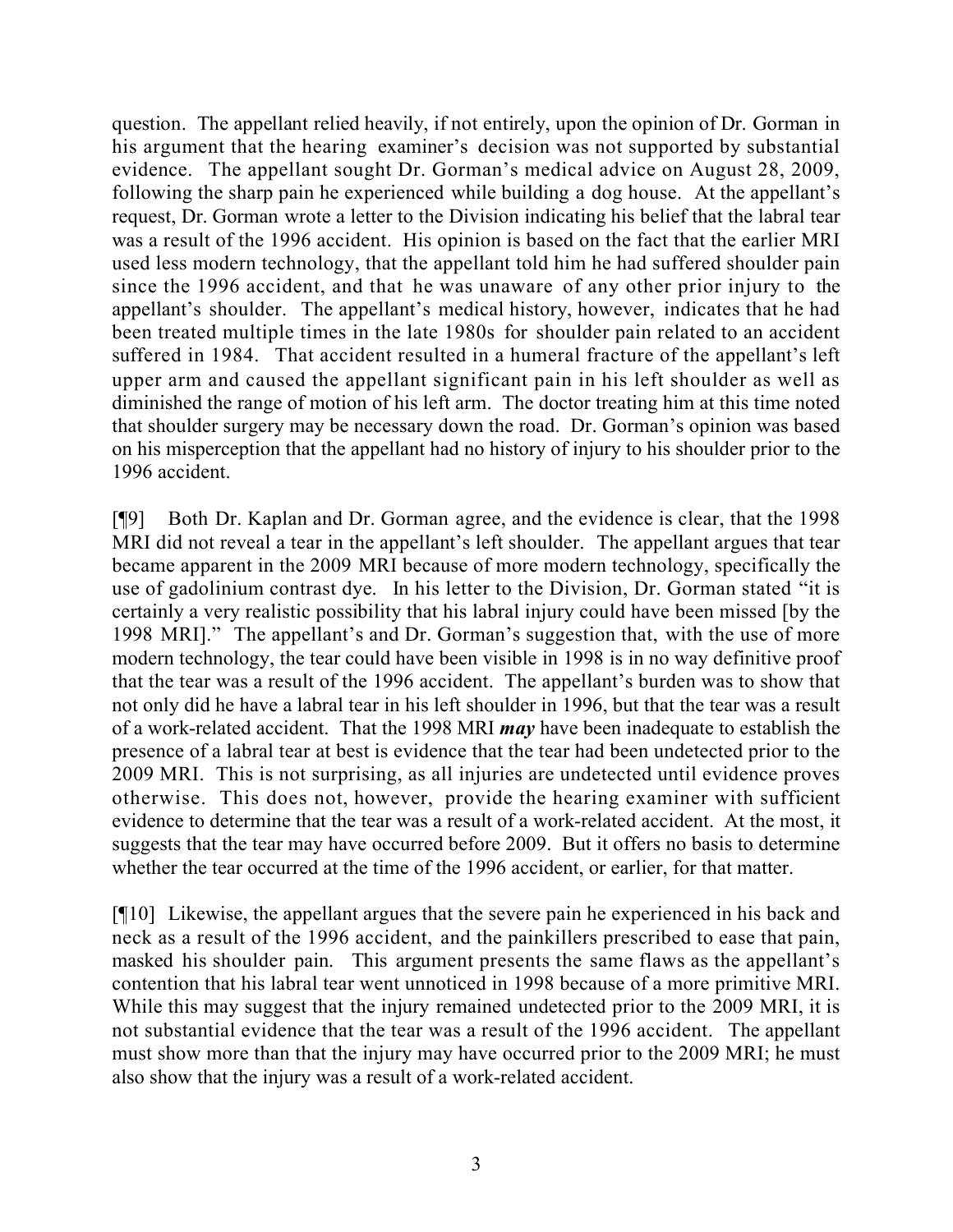[¶11] The hearing examiner was left with the judgment of Dr. Kaplan, whose opinion was contrary to that of Dr. Gorman. Based upon a physical examination of the appellant, as well as a review of his medical history, Dr. Kaplan was unable to determine that there was a causal relationship between the 1996 accident and the left shoulder labral tear. Dr. Kaplan relied upon the absence of evidence of a labral tear in the 1998 MRI and the appellant's ongoing shoulder pain and diminished range of arm motion, which predated the 1996 accident. There was substantial evidence in the record to support the hearing examiner's conclusion.

# *Was the decision of the hearing examiner to deny the appellant's request for benefits arbitrary and capricious?*

[¶12] The appellant argues that the OAH, in making its decision, did not sufficiently review the evidence presented and failed to support its decision with adequate findings and conclusions. To succeed, the appellant must show that the decision of the OAH was arbitrary and capricious. *Dale*, 2008 WY 84, ¶ 23, 188 P.3d at 561.

[¶13] The appellant asserts that the OAH did not make a finding regarding the credibility of the two witnesses, the appellant and his wife. Both witnesses testified that the appellant's shoulder injury was a result of the 1996 accident. Because of the conflicting opinions of Drs. Gorman and Kaplan, the appellant argues that a credibility determination was necessary. The appellant contends that this testimony alone, without accompanying medical evidence, was a sufficient basis upon which to award benefits. In making this assertion, the appellant cites our holding that "the testimony of an injured worker alone is sufficient to prove an accident if there is nothing to impeach or discredit the worker's testimony, and the worker's statements are corroborated by surrounding circumstances." *Nagle v. State ex rel. Wyo. Workers' Safety & Comp. Div*, 2008 WY 99, ¶ 7, 190 P.3d 159, 163 (Wyo. 2008). The facts of *Nagle*, however, differ significantly from those presented by the instant case. Nagle was alone when he fell in a work-related accident, and, thus, the only witness to the accident. *Id*. At issue was whether the accident did in fact occur. *Id*. On the other hand, here there is no doubt that there was a work-related accident; the matter in dispute is whether that accident is causally related to the appellant's shoulder pain.

[¶14] The appellant adds that "'[w]hen the resolution of a claim for benefits rests largely, if not exclusively, on an assessment of a claimant's credibility, a hearing examiner's failure to make findings regarding the claimant's credibility on the record renders an effective review of the order denying benefits impossible.'" *Watkins v. State ex rel. Wyo. Med. Comm'n*, 2011 WY 49, ¶ 17, 250 P.3d 1082, 1087 n.4 (Wyo. 2011) (quoting *Olivas v. State ex rel. Wyo. Workers' Safety & Comp. Div.*, 2006 WY 29, ¶ 17, 130 P.3d 476, 486 (Wyo. 2006)). In *Olivas*, the issue before the OAH was whether the appellant was actively seeking employment, a matter upon which Olivas was in the best